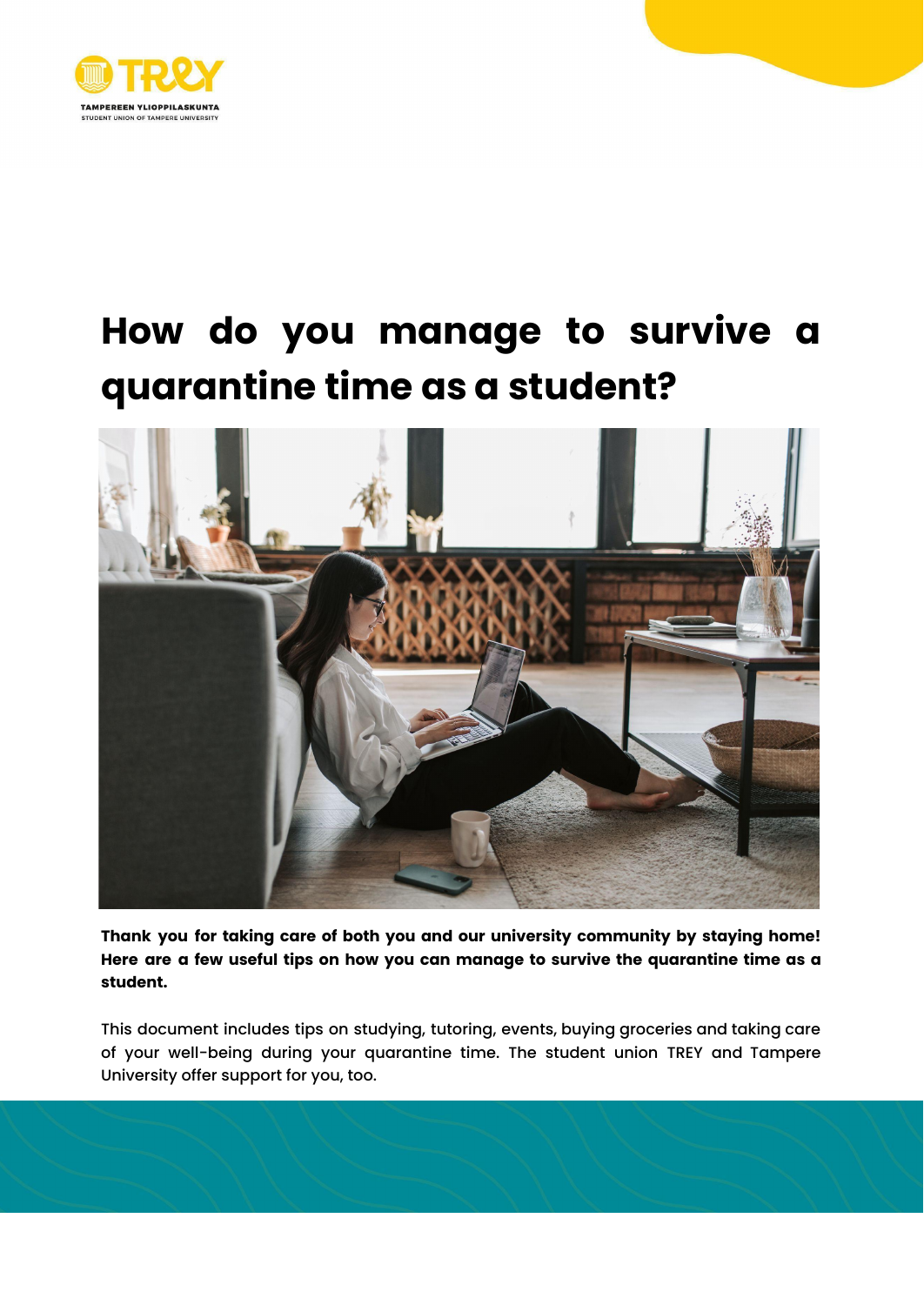

## **Quarantine and isolation in Finland**

In the picture below and on THL's web pages you can find out, what quarantine and isolation mean in Finland. The latest instructions about quarantine and isolation can be found from THL's web pages below: Quarantine and [isolation - Infectious diseases](https://thl.fi/en/web/infectious-diseases-and-vaccinations/what-s-new/coronavirus-covid-19-latest-updates/transmission-and-protection-coronavirus/quarantine-and-isolation) [and vaccinations - THL](https://thl.fi/en/web/infectious-diseases-and-vaccinations/what-s-new/coronavirus-covid-19-latest-updates/transmission-and-protection-coronavirus/quarantine-and-isolation)



#### **Studying tips**

Make a plan for your studying

Planning reduces stress and helps you retain and remember more information. Gather all of your university resource documents, study-at-home curriculum and instructions from your teachers. Transfer them and other exam dates and deadlines into a monthly calendar. Break out each week into a weekly study plan that suits you.

Keep everything organized in one place

Take pauses to rest and let your mind wander

After studying, practice explaining what you have learned.

You can either record your speech, practice in front of the mirror, practice virtually with friends online or at home with your quarantine buddy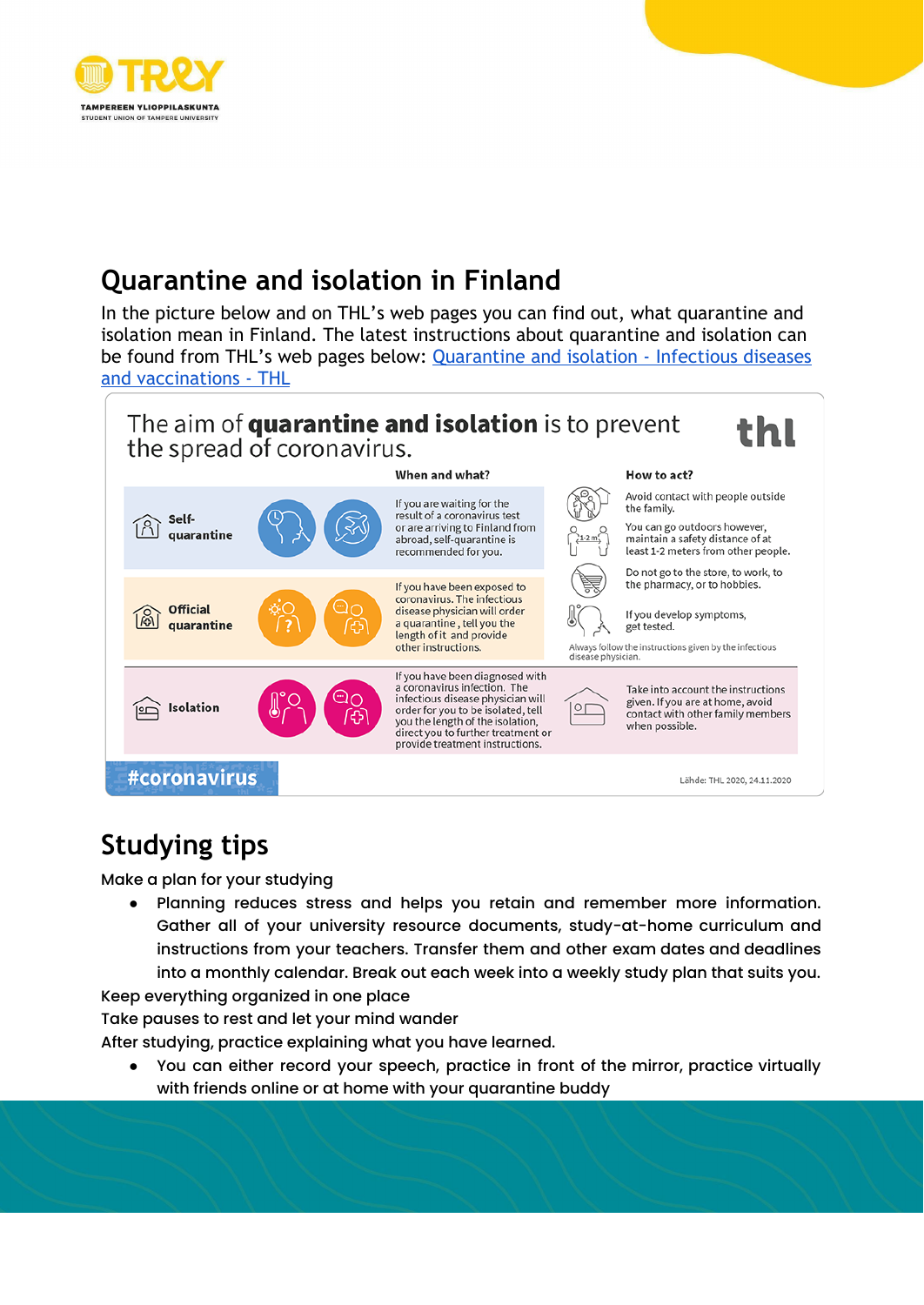

Listen to the music

● Music can either boost your energy levels or help you focus or relax. Ask yourself what you need and find the music that suits your needs. Spotify is full of different kind of playlists.

Study with friends online

● Safe social interaction is helpful in learning and studying. Organize a virtual study group in Zoom or Teams offered by the university. Share your feelings and tell each other what you are going to study this time. Make a timetable for studying, pauses and socializing

Develop a routine

● Get up at a regular time each morning and go to sleep at a regular time. Set a positive intention for your day and studies.

Don't have your phone near you when working

● It is easy to get distracted with your phone alerting you to new messages. Mute your phone and focus on what you are doing or what you would like to achieve today.

Get some fresh air!

● Open your window or balcony, move your body and breath deep. You will soon get more energized.

Take care of ergonomics – even at the home office!

- Make a standing desk of an ironing board! The height is already adjustable, how handy!
- Stack books to reach a good height for working standing up
- At a home office, it's easy to pause studies for a moment and work out! E.g. YouTube is jam-packed with good videos. Spontaneous dancing among studies is also recommended!

#### **Tutoring**

- Tell your tutors when you are in a self quarantine and ask if it is possible to participate in some tutoring events online
- Find your own subject association or guild and ask, if they have any online events to participate in. You can ask these also from your tutor. They are here for you!
- You could form virtual study groups with your friends or others who are in a quarantine. Ask if your tutor knows other students in a quarantine and if they would like to hang out in Zoom or Teams. Maybe you could have a Telegram or whatsapp group with them.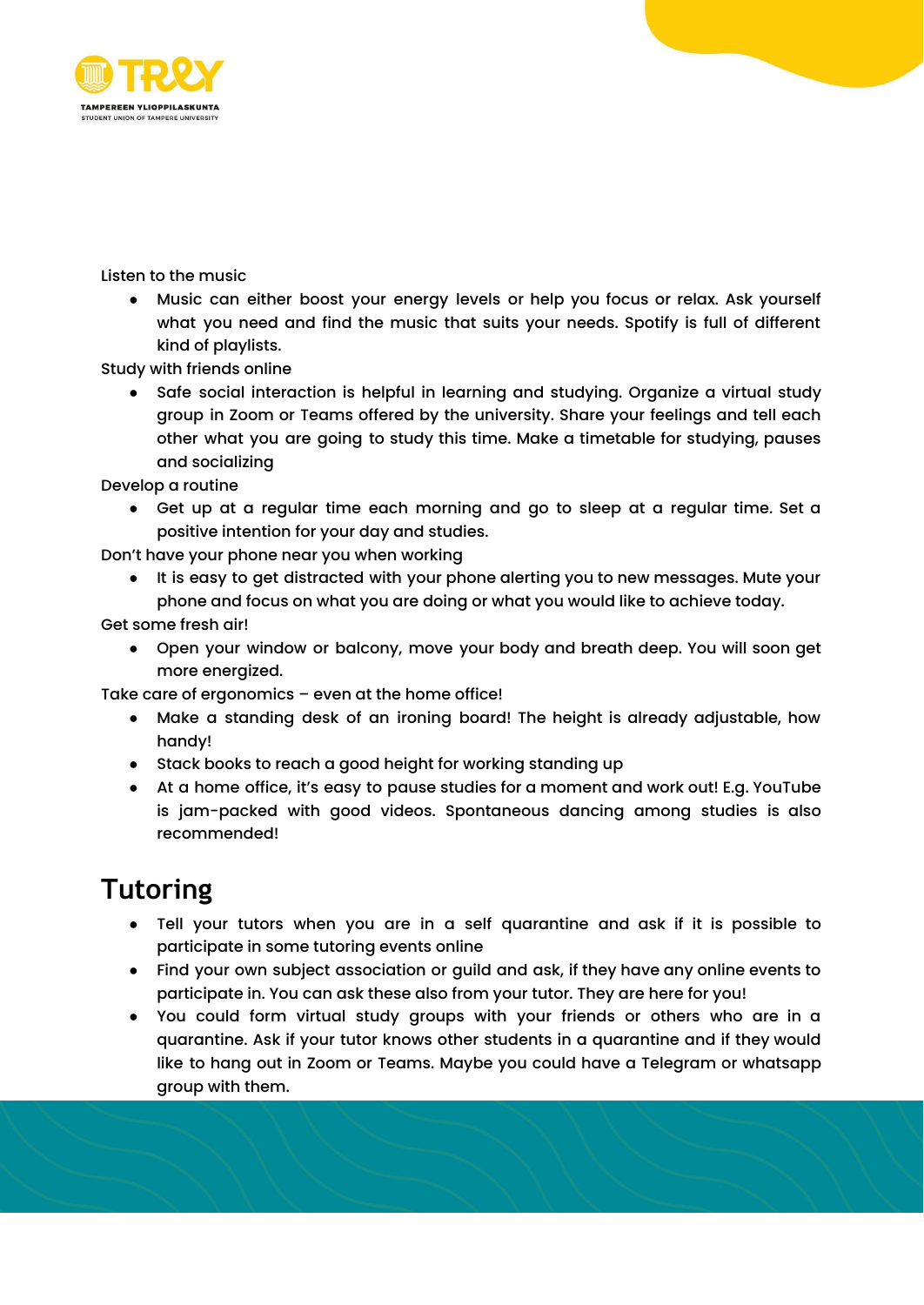

● Ask your tutor to help you or tell where to find help that you need! Check out our **Fresher's Guide** where we have opened many kind of help services offered by the University, TREY student union and health care services: [https://trey.fi/media/trey\\_fuksiopas\\_2021-2022\\_en.pdf](https://trey.fi/media/trey_fuksiopas_2021-2022_en.pdf)

Other activities

- Remote parties
	- Pick a platform that your friends can use. Good options are:
		- Microsoft Teams: Everyone has access here with the university email!
		- Skype
		- Zoom
		- Discord
	- Send an invitation to the participants on time and share it in appropriate channels.
	- Make sure you have good party snacks at home (that you can then crunch on in your friend's headphones).
	- Think of good remote party activities in advance. Good examples are:
		- Truth or dare (truth or truth works better)
		- Pictionary! Everyone can play Skribblio on their own computers and you can pick the words for the game
		- Make use of video connections to e.g. play board games
	- Dress up in an appropriate outfit, whether it's the PJs you've been in for days or a comfortable party outfit for hanging out at home. Pyjama bottoms and a fancy top are a winner combo!
	- Arrive to the party on time (or if it's your style, fashionably late).
	- Enjoy your friends' company in an epic remote party!
- Call your parents, grandparents and friends or take a zoom or teams call with them
- Read a book Now you have time to read your favorite book or a story you have always thought you would like to
- Meditation, journaling or yoga
	- When you need to focus or relax, take a pause for yourself and meditate, journal or have a yoga workout. Free tips can be found for example from YouTube.
- Start a passion project
	- Whether your passion is to write a book, create a home bakery or be in a good fit, you can begin the project at home – at least planning how to develop your idea.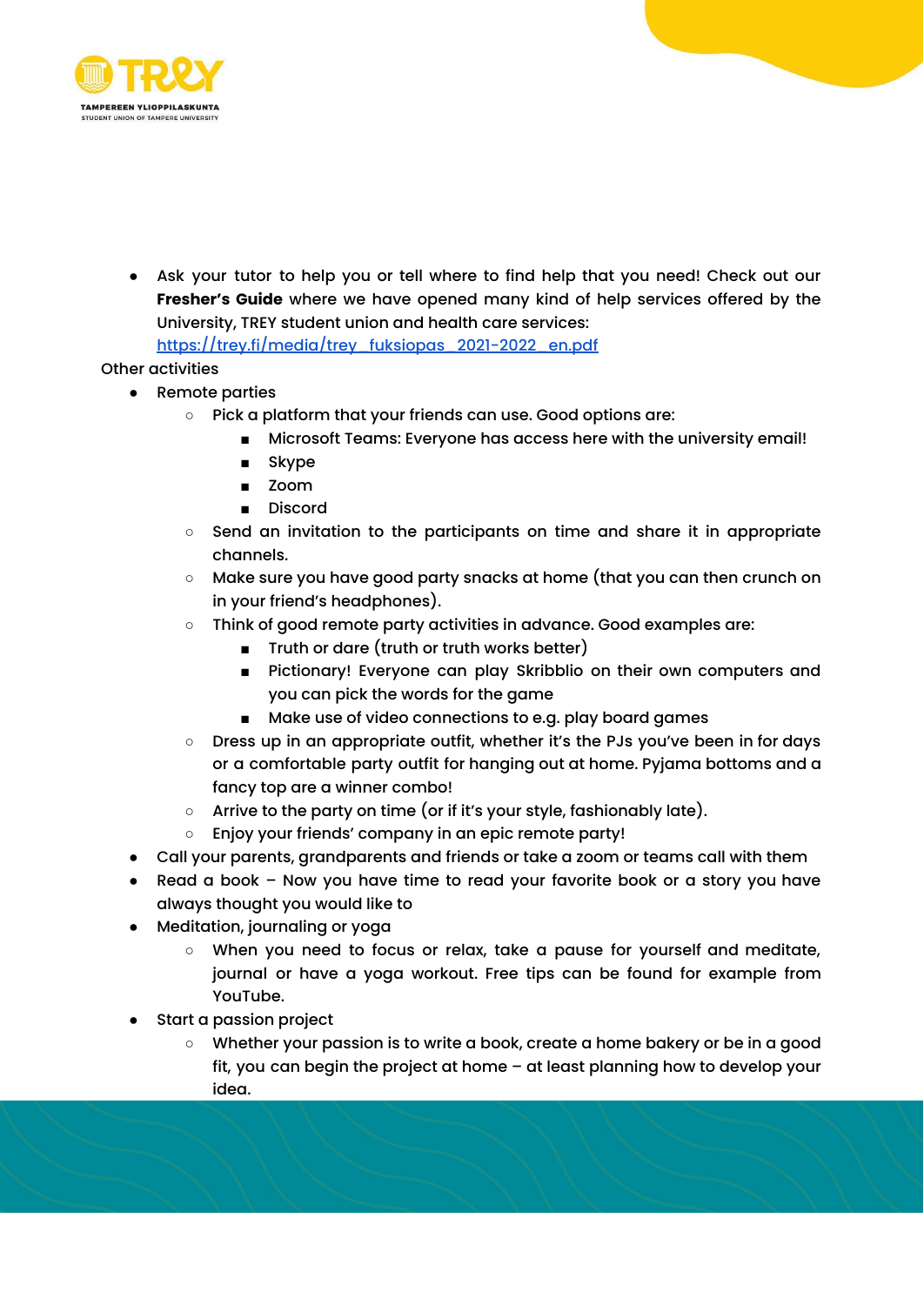

- Learn a new skill
	- There are many kind of possibilities learning online or studying new languages
	- Here are a few links to learn Finnish:
		- <http://tasteoffinnish.fi/finnish/>
		- [https://www.youtube.com/watch?v=NYz\\_rWFlTnM](https://www.youtube.com/watch?v=NYz_rWFlTnM)
		- https://www.youtube.com/watch?v=AkaS\_MqlMsq
- Exercise at home
- Browse YouTube for workout videos or join an online fitness community. Turn on music and dance to move your body and relax your mind and body. Do something that makes you feel relaxed and good.
- Stretching exercises
	- Moving reduces anxiety and depression. This is caused by "exercise-induced increase in blood circulation to the brain and by an influence on the hypothalamic-pituitary-adrenal (HPA) axis and, thus, on the physiologic reactivity to stress"\* When you feel stressed, overwhelmed or depressed, tune into your body. Stretch your muscles and breathe deep.
- Tidy up your room/home
	- Keeping things clean will clear your mind and allow you to feel more comfortable, relaxed and happier. Making your bed every morning will give you a sense of accomplishment and normalcy, too
- Maintain your relationships
	- Social distancing is actually about physical distancing. It doesn't mean you can't be social. Here are some ways you can stay up to date on your university work and not feel isolated
	- Connect with your classmates for accountability. For example, you could form virtual study groups with your friends or others who are in a quarantine. Ask if your tutor knows other students in a quarantine and if they would like to hang up in Zoom or Teams.
	- Ask your professors and advisors for help. They are interested in your learning. If you are affected by the pandemic, let your advisors know so they can help you through this process.
	- Find something fun to do with the people you live with. Having time for fun will balance your feelings. Take some time with those relationships that nourish you.
- Watch movies, series or listen to podcasts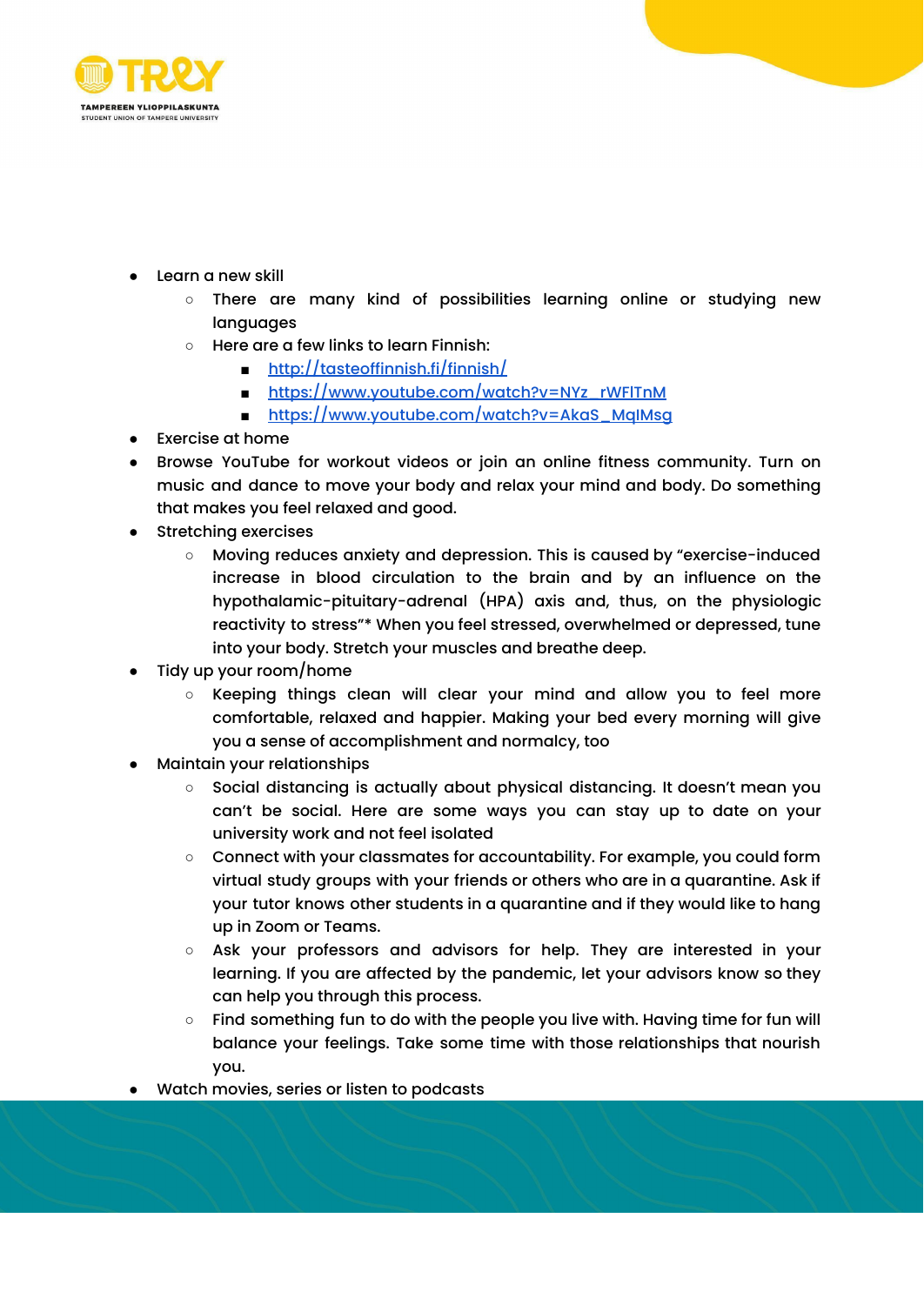

Learn new things that inspire you or simply travel to new landscapes or stories through media.

### **Events**

- Opening ceremony of the academic year 2021 2022
	- Tampere University celebrates the opening of the academic year virtually on Tuesday, 7 September 2021 at 12.30. More information on the ceremony and other events of the opening day will be announced in August. <https://www.tuni.fi/en/news/opening-ceremony-academic-year-2021-2022>
- Events from the Tampere University: <https://www.tuni.fi/en/news/events>
- o Some of them might be online.
	- TREY's (student union) events: <https://trey.fi/en/community/events-calendar>
		- Some of them might be online
	- Associations operating with TREY: <https://trey.fi/en/associations/associations-operating-within-trey>
		- Find your own subject association or guild and ask, if they have any online events to participate in. You can ask these also from your tutor. They are here for you!

#### **Groceries\*\***

"While you are in quarantine, you have the opportunity to order groceries and take-out food to your apartment. Creating an account and having a valid debit card (Visa, Mastercard) is sufficient for making an order. Please avoid making any cash payments to reduce physical contact during your quarantine. Make sure to notify the delivery company beforehand through their application/website that the delivery should be left outside of your apartment.

- Grocery stores. The largest selection of food delivery services is available through **Foodie** (e.g. Prisma Kaleva) and **K-Kauppa** (e.g. Citymarket Pirkkala). However, grocery deliveries are usually available on the day after the order has been placed at the earliest, which requires some planning ahead. These two grocery store websites are available in Finnish only, so it is advisable to utilize an online dictionary for translation.
	- <https://www.foodie.fi/>
	- <https://www.k-ruoka.fi/kauppa>
- Another option is ordering food from one of the three Sale grocery stores through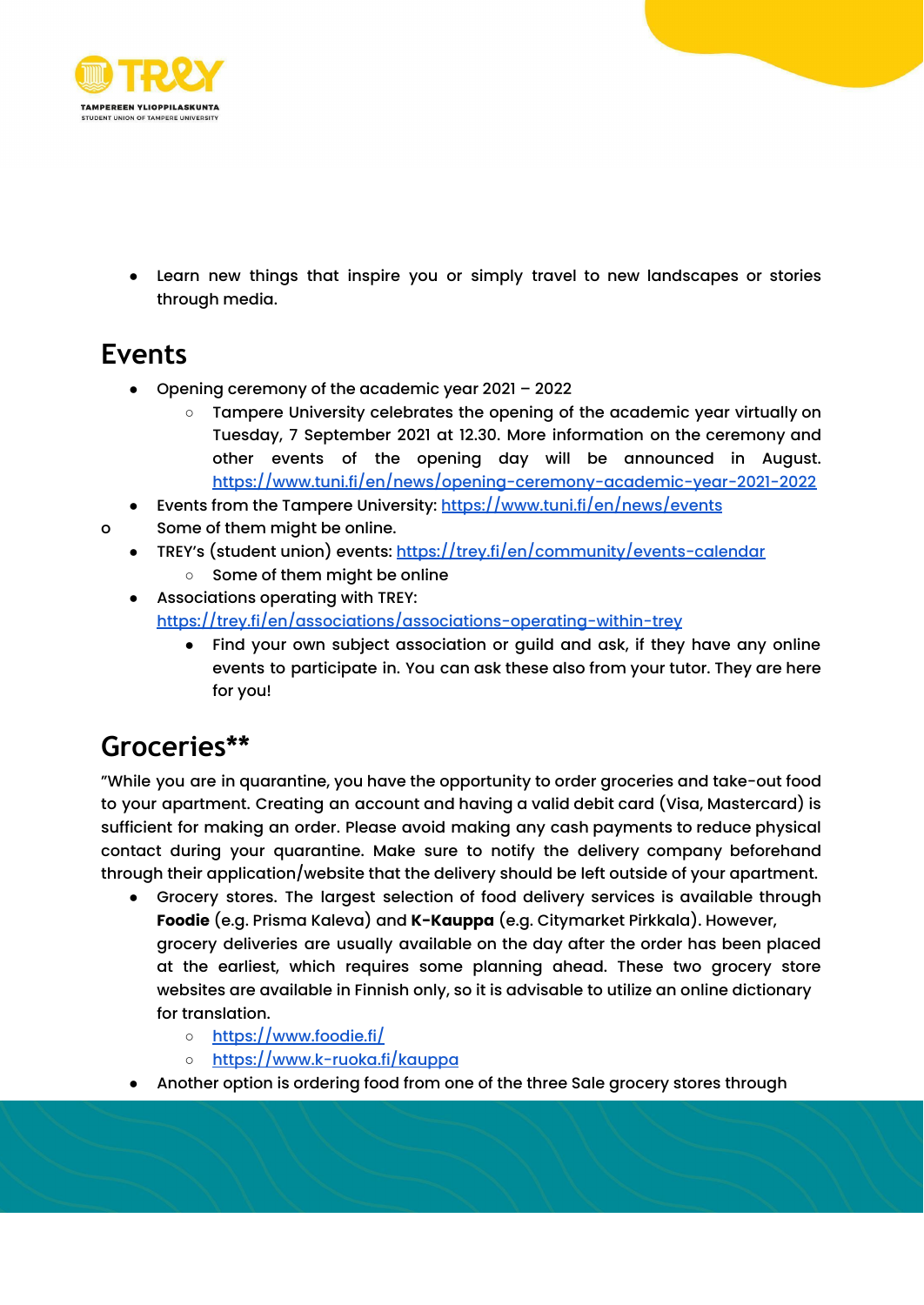

**Wolt.** The selection of stores and products is significantly smaller than in Foodie and K-Kauppa, but Wolt is much easier to use for non-Finnish speakers and you are likely to receive your delivery within an hour. You can also download Wolt- application.

- Take-out food
	- If you are not into cooking, ordering take-out food from **Foodora** or **Wolt** is an option for you. Both Foodora and Wolt deliver food from many different types of restaurants from Tampere."

#### **Well-being**

If you feel anxious, scared, depressed, irritable, overwhelmed, or unmotivated, it is OK. You are not alone. You are a valued member of Tampere University and the Student Union community. Ask your tutor to help you find the support you need!

- Check out our **Fresher's Guide** where we have opened many kind of help services offered by the University, TREY Student Union and health care services: [https://trey.fi/media/trey\\_fuksiopas\\_2021-2022\\_en.pdf](https://trey.fi/media/trey_fuksiopas_2021-2022_en.pdf)
- **Navigaattori** makes student guidance and well-being services more easily available and provides students with low-threshold counselling related to a variety of issues that affect well-being. Read more and contact Navigaattori: <https://www.tuni.fi/studentsguide/handbook/uni/4677/4692?page=19725>

#### **Sources:**

8 ways for students to stay on track while schools are closed during the COVID-19 outbreak by Erin Condren:

<https://www.erincondren.com/blog/study-tips-for-highschool-and-college-students>

11 Things to Do in Self-Quarantine That Are More Productive Than Netflix by Scott Bedgood: [https://www.success.com/11-things-to-do-in-self-quarantine-that-are-more-productive](https://www.success.com/11-things-to-do-in-self-quarantine-that-are-more-productive-than-netflix/)[than-netflix/](https://www.success.com/11-things-to-do-in-self-quarantine-that-are-more-productive-than-netflix/)

Five Tips for Students During the Coronavirus Self-Quarantine by Leslie University:

<https://lesley.edu/article/five-tips-for-students-during-the-coronavirus-self-quarantine> Tips to Succeed While in Quarantine by Hailey Morgan:

<https://umobile.edu/learning/tips-to-succeed-while-in-quarantine/>

\*Quarantine: A Period of Self-discovery and Motivation as Medical Student, JNMA J Nepal Med Assoc. 2020 Jul; 58(227): 536–539:

<https://www.ncbi.nlm.nih.gov/pmc/articles/PMC7580396/>

\*\*COVID-19 instructions for arriving international students by Tampere University: